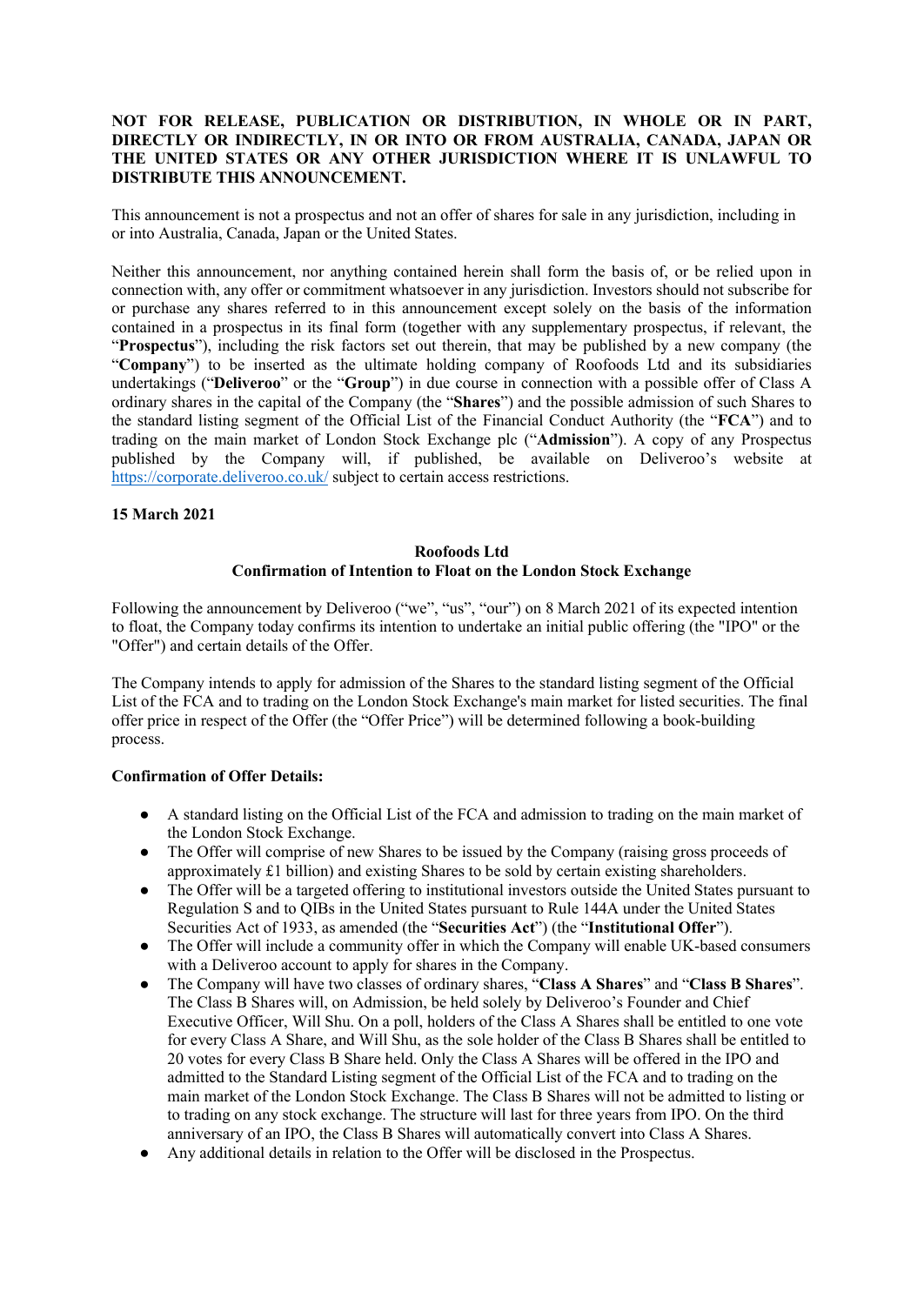● The Company has engaged Goldman Sachs International and J.P. Morgan Securities plc (which conducts its UK investment banking activities as J.P. Morgan Cazenove) ("**J.P. Morgan Cazenove**") as Joint Global Co-ordinators, and Merrill Lynch International ("**BofA Securities**"), Citigroup Global Markets Limited ("**Citigroup**"), Jefferies International Limited ("**Jefferies**") and Numis Securities Limited ("**Numis**") as Joint Bookrunners for the Offer.

## **Enquiries:**

**Finsbury Glover Hering (Public Relations adviser to Deliveroo)** Dorothy Burwell / Rollo Head +44 (0)207 251 3801 Deliveroo-lon@finsbury.com

### **Joint Global Coordinators**

## **Goldman Sachs International**

Anthony Gutman / Richard Cormack / Alex Garner / Bertie Whitehead +44 (0)207 774 1000

## **J.P. Morgan Cazenove**

Matt Gehl / Chris Wood / Barry Meyers / Virginia Khoo +44 (0)207 742 4000

### **Joint Bookrunners**

### **BofA Securities**

George Close-Brooks +44 (0)207 628 1000

### **Citigroup**

Patrick Evans +44 (0)20 7986 4000

### **Jefferies**

Rob Leach +44 (0)20 7029 8000

### **Numis**

Luke Bordewich +44 (0)20 7260 1000

# **IMPORTANT NOTICE**

**The contents of this announcement, which have been prepared by and are the sole responsibility of the Company, have been jointly approved by Goldman Sachs International ("Goldman Sachs") and J.P. Morgan Securities plc (which conducts its UK investment banking activities as J.P. Morgan Cazenove) ("J.P. Morgan Cazenove") solely for the purposes of Section 21(2)(b) of the Financial Services and Markets Act 2000, as amended.**

**This announcement does not constitute a prospectus, nor an offer or invitation to sell or issue, or a solicitation of an offer or invitation to purchase or subscribe for, any securities in the Company, in any jurisdiction, including in the United States, Australia, Canada, Japan or in any jurisdiction to whom or in which such offer or solicitation is unlawful.**

**The information contained in this announcement is for background purposes only and does not purport to be full or complete. No reliance may be placed by any person for any purpose on the**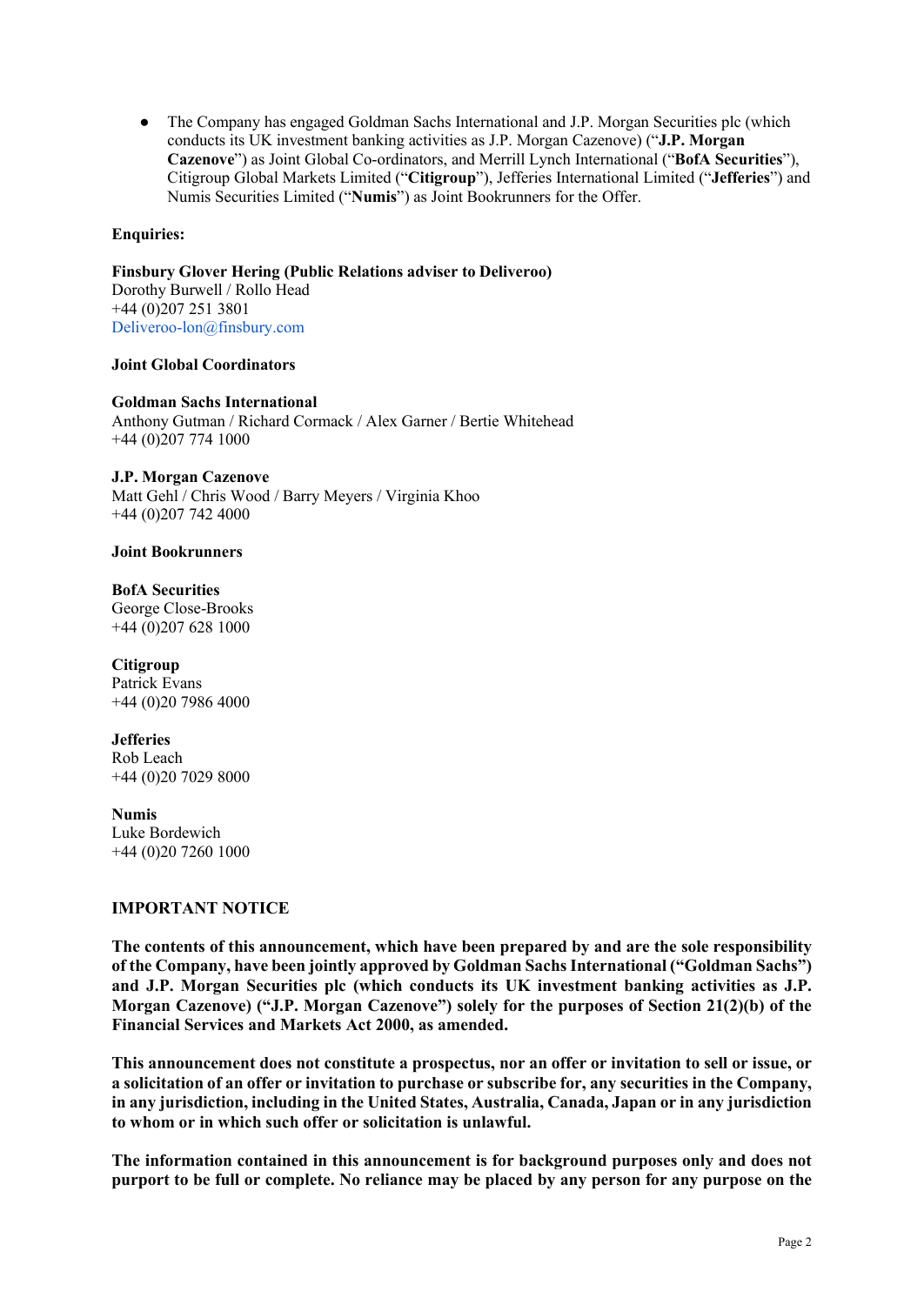**information contained in this announcement or its accuracy, fairness or completeness. Each of Goldman Sachs, J.P. Morgan Cazenove, Merrill Lynch International ("BofA Securities"), Citigroup Global Markets Limited ("Citigroup") is authorised by the Prudential Regulation Authority ("PRA") and regulated by the FCA and the PRA in the United Kingdom (the "UK"). Each of Jefferies International Limited ("Jefferies") and Numis Securities Limited ("Numis") is authorised and regulated by the FCA in the UK. Each of Goldman Sachs, J.P. Morgan Cazenove, BofA Securities, Citigroup, Jefferies and Numis (together, the "Banks") is acting exclusively for the Company and no one else in connection with the Offer, and will not regard any other person (whether or not a recipient of this document) as their respective clients in relation to the Offer and will not be responsible to anyone other than the Company for providing the protections afforded to their respective clients, nor for providing advice in relation to the Offer or any transaction, matter, or arrangement referred to in this announcement.**

**In the European Economic Area (the "EEA"), this announcement is only addressed to and directed at persons in member states of the EEA who are "qualified investors" within the meaning of Article 2(e) of Regulation (EU) 2017/1129 (as amended) ("Qualified Investors"). In the United Kingdom, this announcement and the Institutional Offer is only addressed to and directed at persons who are "qualified investors" within the meaning of Article 2(e) of Regulation (EU) 2017/1129 (as amended), which forms part of UK law by virtue of the European Union (Withdrawal) Act 2018, who are also: (i) persons having professional experience in matters relating to investments who fall within the definition of "investment professionals" in Article 19(5) of the Financial Services and Markets Act 2000 (Financial Promotion) Order 2005 (the "Order"); or (ii) high net worth entities falling within Article 49(2)(a) to (d) of the Order; or (C) are other persons to whom it may otherwise lawfully be communicated (all such persons referred to in (B) and (C) together being "Relevant Persons"). This announcement must not be acted or relied on (i) in the United Kingdom, by persons who are not Relevant Persons and (ii) in any member state of the EEA by persons who are not Qualified Investors. Any investment activity to which this announcement relates (i) in the United Kingdom is available only to, and may be engaged in only with, Relevant Persons; and (ii) in any member state of the EEA is available only to, and may be engaged only with, Qualified Investors.**

**This announcement is not for publication or distribution, directly or indirectly, in or into the United States of America, Australia, Canada, Japan or South Africa. This announcement is not an offer of securities for sale into the United States, Australia, Canada, Japan or South Africa. The securities referred to herein have not been and will not be registered under the U.S. Securities Act of 1933, as amended (the "Securities Act"), or with any securities regulatory authority of any state or other jurisdiction of the United States. The securities may not be offered or sold in the United States, except pursuant to an applicable exemption from the registration requirements of the Securities Act and in compliance with any applicable securities laws of any state or other jurisdiction of the United States. No public offering of the securities referred to herein is being made in the United States.**

**This announcement may include forward-looking statements, which are based on current expectations and projections about future events. These statements may include, without limitation, any statements preceded by, followed by or including words such as "target", "believe", "expect", "aim", "intend", "may", "anticipate", "estimate", "plan", "project", "will", "can have", "likely", "should", "would", "could" and any other words and terms of similar meaning or the negative thereof. These forward-looking statements are subject to risks, uncertainties and assumptions about the Company and its subsidiaries and its investments, including, among other things, the development of its business, trends in its operating environment, and future capital expenditures and acquisitions. The forward-looking statements in this announcement speak only as at the date of this announcement. These statements reflect the beliefs of the Directors, (including based on their expectations arising from pursuit of the Group's strategy) as well as assumptions made by the Directors and information currently available to the Company.**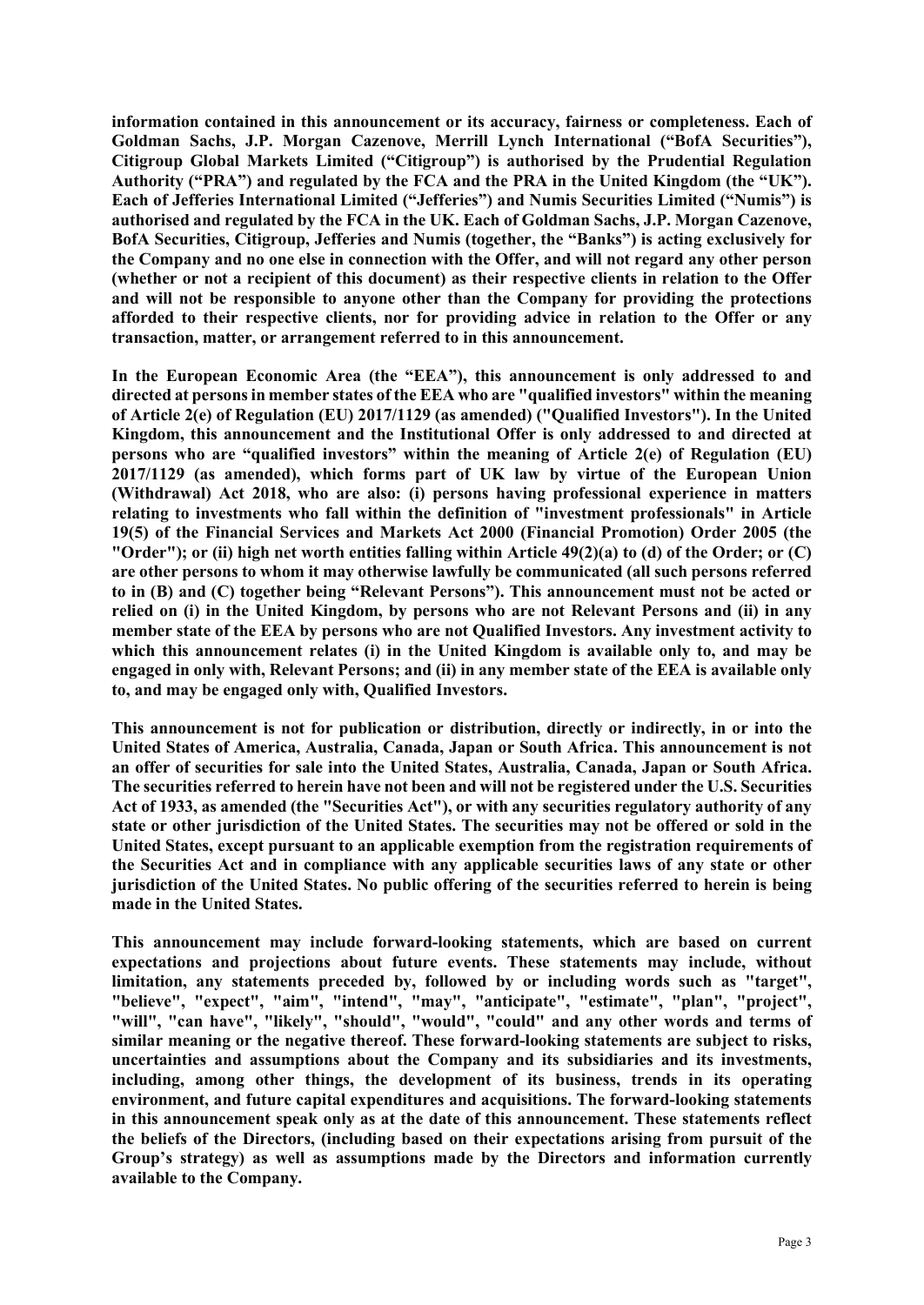**Further, certain forward-looking statements are based upon assumptions of future events which may not prove to be accurate and none of the Company, the Banks nor any member of the Group, nor any of such person's affiliates or their respective directors, officers, employees, agents and/or advisors, nor any other person(s) accepts any responsibility for the accuracy or fairness of the opinions expressed in this announcement or the underlying assumptions. Actual events or conditions are unlikely to be consistent with, and may differ significantly from, those assumed. In light of these risks, uncertainties and assumptions, the events in the forward-looking statements may not occur. No representation or warranty is made that any forward-looking statement will come to pass. No one undertakes to update, supplement, amend or revise any forward-looking statements. You are therefore cautioned not to place any undue reliance on forward-looking statements.**

**Any subscription or purchase of Shares in the possible Offer should be made solely on the basis of information contained in the Prospectus which may be issued by the Company in connection with the Offer. The information in this announcement is subject to change. Before subscribing for or purchasing any Shares, persons viewing this announcement should ensure that they fully understand and accept the risks which will be set out in the Prospectus, if published. No reliance may be placed for any purpose on the information contained in this announcement or its accuracy or completeness. This announcement does not constitute, or form part of, any offer or invitation to sell or issue, or any solicitation of any offer to acquire, whether by subscription or purchase, any Shares or any other securities, nor shall it (or any part of it), or the fact of its distribution, form the basis of, or be relied on in connection with, or act as any inducement to enter into, any contract or commitment whatsoever.**

**The Company may decide not to go ahead with the possible Offer and there is therefore no guarantee that a Prospectus will be published, the Offer will be made or Admission will occur. Potential investors should not base their financial decision on this announcement. Acquiring investments to which this announcement relates may expose an investor to a significant risk of losing all of the amount invested. Persons considering making investments should consult an authorised person specialising in advising on such investments. This announcement does not constitute a recommendation concerning a possible offer. The value of shares can decrease as well as increase. Potential investors should consult a professional advisor as to the suitability of a possible offer for the person concerned.**

**Nothing contained herein constitutes or should be construed as (i) investment, tax, financial, accounting or legal advice; (ii) a representation that any investment or strategy is suitable or appropriate to your individual circumstances; or (iii) a personal recommendation to you.**

**None of the Banks nor any of their respective affiliates and/or any of their or their affiliates' directors, officers, employees, advisers and/or agents accepts any responsibility or liability whatsoever for, or makes any representation or warranty, express or implied, as to, the truth, accuracy or completeness of the information in this announcement (or whether any information has been omitted from the announcement) and/or any other information relating to Group and/or its associated companies, whether written, oral or in a visual or electronic form, and howsoever transmitted or made available, or for any loss howsoever arising from any use of the announcement or its contents or otherwise arising in connection therewith.**

**In connection with the withdrawal of the United Kingdom from the European Union, the Banks may, at their discretion, undertake their obligations in connection with the potential IPO by any of their affiliates based in the EEA.**

**In connection with the Offer, each of the Banks and any of their respective affiliates may take up a portion of the Shares in the Offer as a principal position and in that capacity may retain, purchase, sell, offer to sell or otherwise deal for their own accounts in such securities and any other securities of the Company or related investments in connection with the Offer or otherwise.**